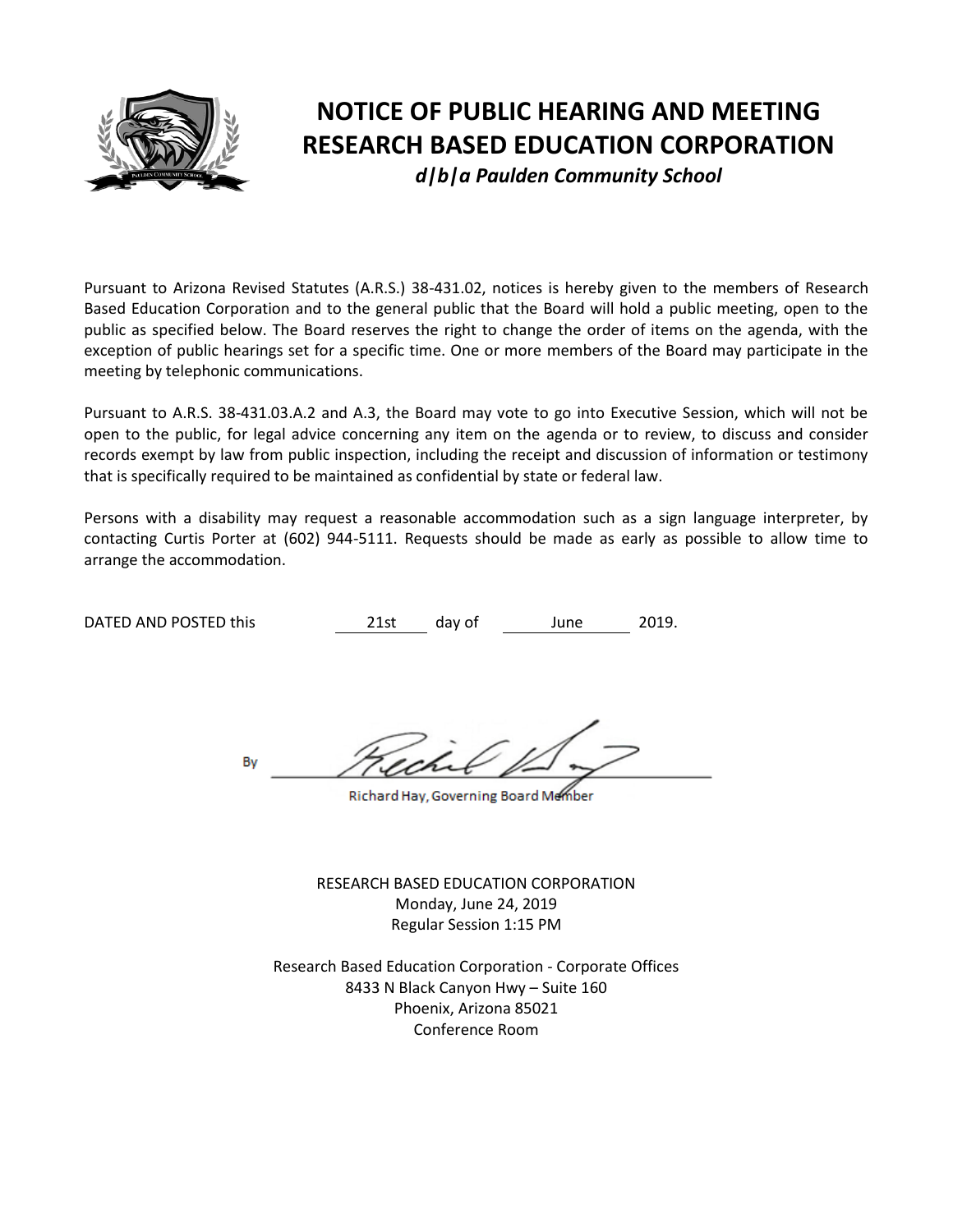

# **NOTICE OF PUBLIC REGULAR SESSION**

# **AGENDA**

**Monday, June 24, 2019**

## **1. Call to Order**

*The President will call the meeting to order.*

## **2. Adoption of Agenda**

*The Board will now approve the formal agenda.*

#### **3. Audience of Citizens**

*At this time, the President of the Board will ask members of the audience if they would like to speak regarding any issue before the Board. No formal action may be taken on any issue unless the item appears on the Agenda. Members of the public wishing to comment on an agenda item may do so at the time the item appears on the agenda. Items not on the agenda may be addressed during the "Audience of Citizens". The Board may respond to criticism, ask that staff review a matter, or place an item on future agenda.*

#### **4. Executive Session**

*A.R.S. § 38-431.03 permits an executive session or closed meeting to be held for discussion and consideration of any of seven particular subjects. A majority of the members of the Governing Board must vote to convene an executive session during a public meeting held prior to the executive session. The general public is properly excluded from such a session. Only those individuals necessary to the conduct of such a meeting may be present. All matters discussed in an executive session must be kept confidential by those attending. No vote may be taken during an executive session. Any final action on an item discussed in an executive session must be taken during a public meeting. A.R.S. § 38-431.03.* 

*The purposes for which an executive session discussion may be held are the following:* 

- A. *Personnel matters involving a specific individual.*
- B. *Confidential records.*
- C. *Student discipline matters.*
- D. *Legal advice provided by the public body's attorney.*
- E. *Discussion of pending or contemplated litigation with the public body's attorney.*
- F. *Instruction of designated representatives concerning negotiations with employee organizations.*
- G. *International and interstate negotiations and negotiations by a city or town with a tribal council.*
- H. *Instruction of designated representatives concerning negotiations for the purchase of real property.*